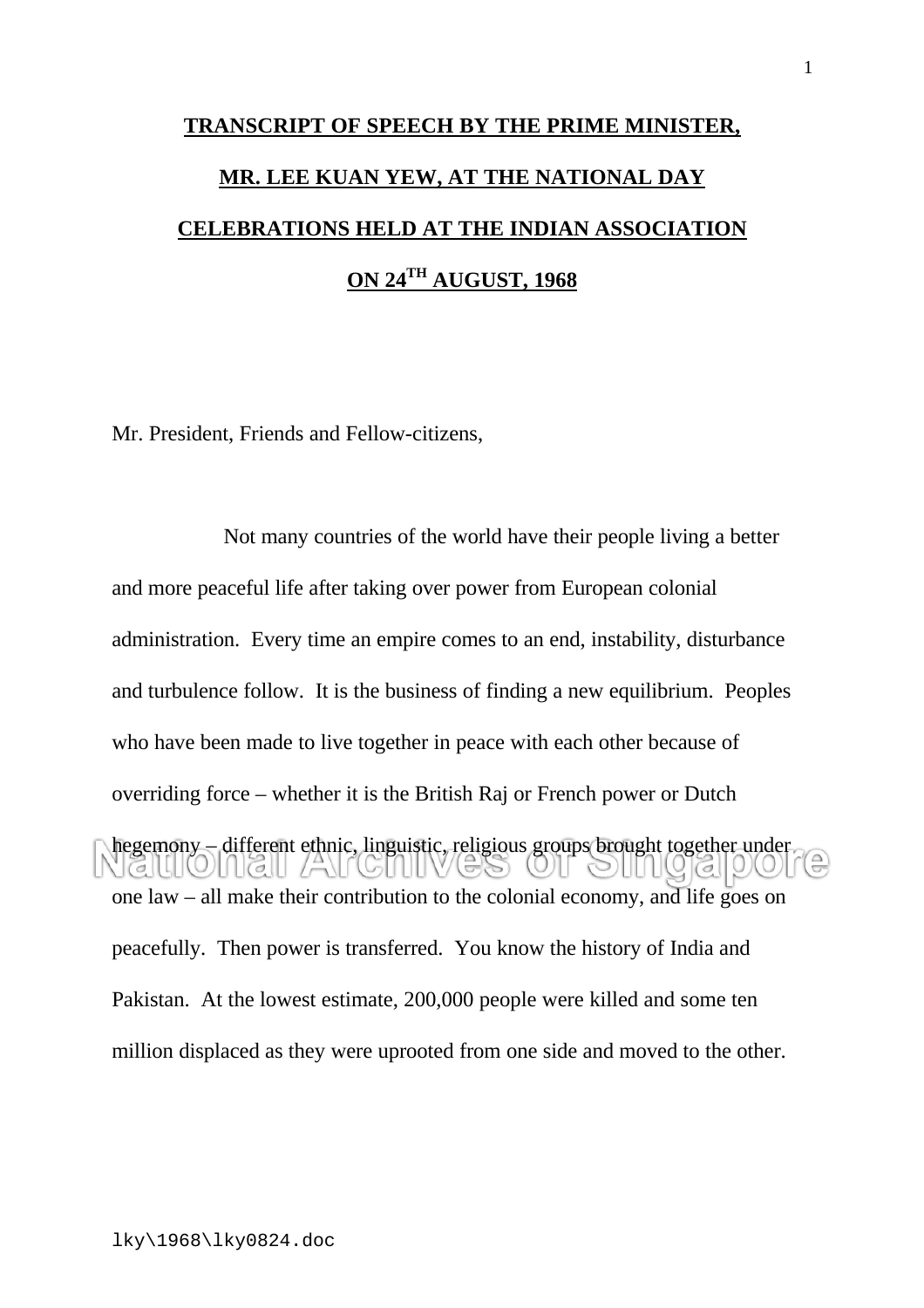You know the troubles in Ceylon where language and religion became an issue. You know the history of the migrant community in Burma when they were asked to leave. You know the present troubles of Nigeria. And it all happened when the Roman Empire broke up.

What lessons do these examples have for us? First, that it would be unwise in the new situation for the majority to try to impose its will on the minority. To do this is sheer folly for it will lead to social disruption and economic dislocation. Second, that change which is inevitable, must come naturally and in good grace – that it comes more with the carrot than with the stick. The use of languages, social attitudes and loyalties cannot be ordained by law. But by the rewards you offer, you can channel the next generation along certain desirable directions.

Almost by unanimous consent, Singapore has accepted the tolerant accommodating society as the ideal norm. It is also an achievement-oriented society. We are a society conscious that we are young. That we do not have the in-built reflexes of an established society. The consciousness of this helps.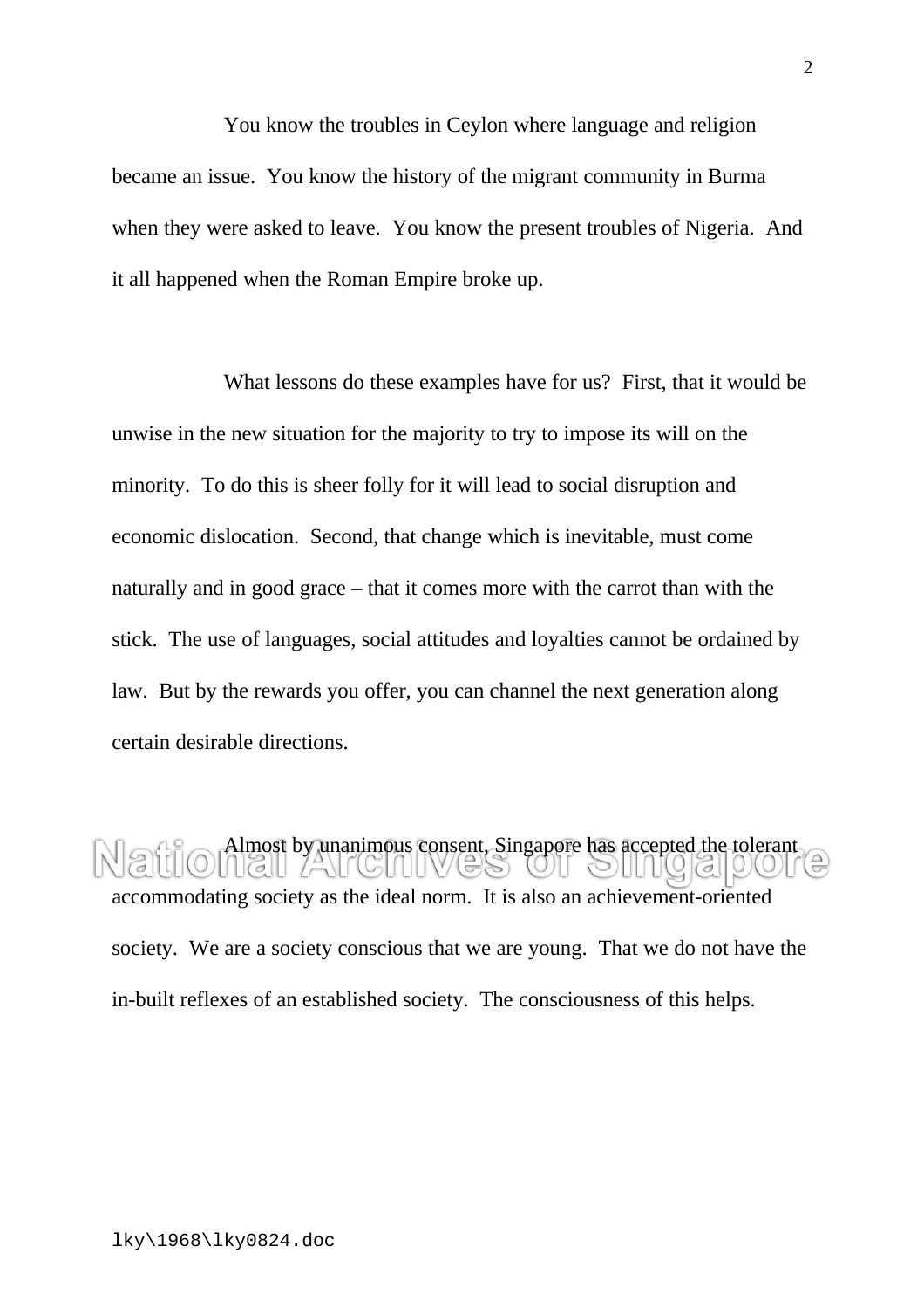Without any decree being issued, but more through argument, reason and reward, there will be eventually no school in Singapore which is racially exclusive. Singaporeans get to know at a very early age whether in an integrated school or in an English-language school, that Singapore comprises more than just people of your kind. And by the time Singaporeans get to their teens, inducted into two years of National Service – drilled together – they will know that authority depends not upon language or race, but upon their merit and their ability to command the respect of their fellow citizens. Slowly we shall build into this community a sense of oneness and distinctiveness. We require time, and time is our most precious commodity.

We have less than  $3\frac{1}{2}$  years before the end of 1971. If we achieve accelerated growth better than what we achieved in the last three years, the chances are that we shall ride our economic and social problems.

## National Archives of Singapore

After 1971, new security arrangements will obtain. Whatever happens we must have our own effective contribution to make. It is no use building this thriving, humming economy just to hand it over to somebody else. I don't believe in that. We are building this for our progeny.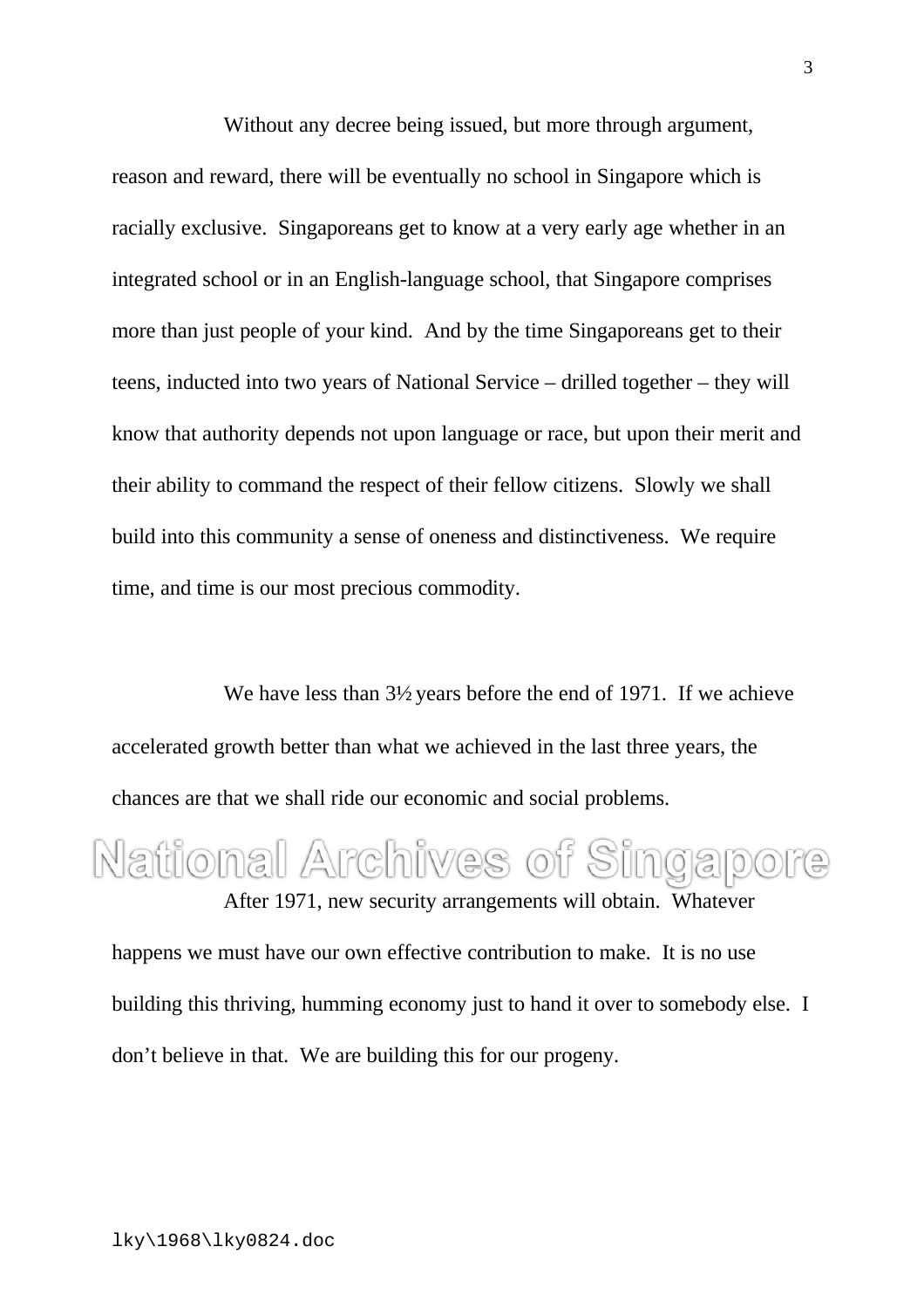Over the years, without again any decree, new forms of social organisation will emerge. Like the Singapore Cricket Club or the Tanglin Club, the names and facade may remain the same, but the content will have changed because political, economic and social conditions have altered. We shall have the Indian Association, the Hakka or Hokkien Huay Kuans. But they are adapting to changed conditions. The functions they performed before, sustaining in mutual aid and succour people from the same village or district in India or China, in a situation where government was minimal and in the hands of an alien authority, new functions have to be discharged in a situation where the government is dependent on popular will.

I was very happy to learn that you have 200 associate members, non-Indians. I do not think we ought to force the pace of change. But we ought to be conscious of the fact that if at the end of this century whoever is in charge finds as members of the Indian Association are more concerned about events in  $\left| \left| \left( 0 \right) \right| \right|$  (6  $\left| \left| \left( 1 \right) \right| \right|$  )  $\left| \left( 0 \right) \right|$ India than in Singapore, then  $we - you$  and I – would not have done our job. We know what that job is. It will be best achieved if we use the carrot and never the stick.